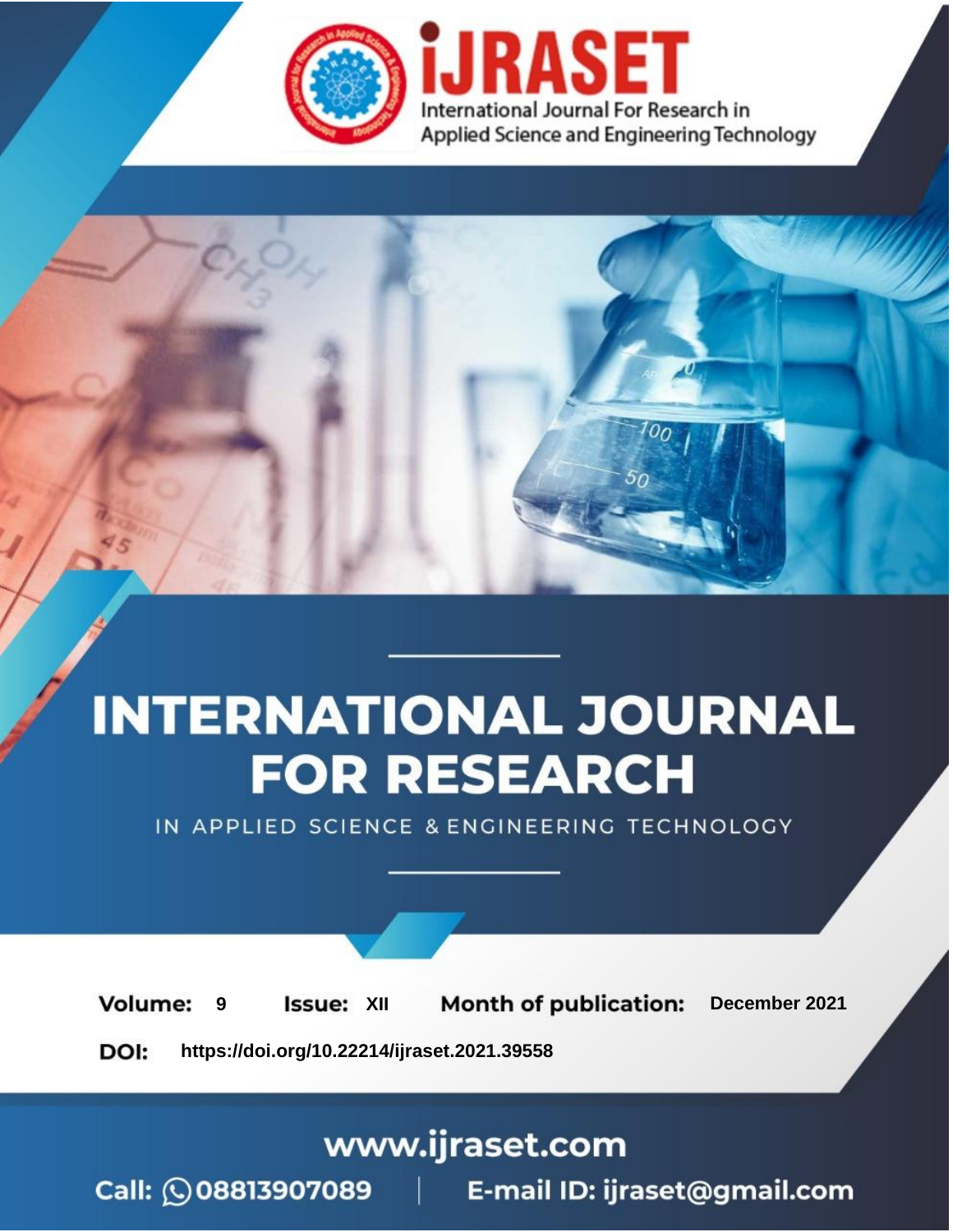

### **Analysis on Effect of COVID -19 on Property Valuation in Real Estate Market**

Urmika Vishwakarma<sup>1</sup>, Prof. Amrita Bhattacharya<sup>2</sup> *<sup>1</sup>MBA student at NSHM Knowledge Campus, Durgapur <sup>2</sup>Professor at NSHM Knowledge Campus, Durgapur*

*Abstract: The valuation of real estate is a central tenet for all businesses. Land and property are factors of production and, as with any other asset, the value of the land flows from the use to which it is put, and that in turn is dependent upon the demand (and supply) for the product that is produced. Valuation, in its simplest form, is the determination of the amount for which the property will transact on a particular date. However, there is a wide range of purposes for which valuations are required. These range from valuations for purchase and sale, transfer, tax assessment, expropriation, inheritance or estate settlement, investment and financing. The objective of the paper is to provide a brief overview of the methods used in real estate valuation. Valuation methods can be grouped as traditional and advanced. The traditional methods are regression models, etc. MRA has been implemented by many researchers to study valuation of real property cite that MRA is possible for coefficient estimates and factor weightings using a large number of actual sale cases.*

*Keywords: Real property, property valuation, multiple regression analysis, SWOT Analysis*

#### **I. INTRODUCTION**

Real property is the land, everything permanently attached to it, and all of the interests, benefits, and rights inherent in the ownership of real estate. Real estate is defined as land at, above, and below the earth's surface, including all things permanently attached to it, whether natural or artificial.

Real estate appraisal, property valuation or land valuation is the practice of developing an opinion of the value of real property. There are no two properties that are exactly identical and have same characteristics. Based on these different characteristics, the appraisal process is important to determine the market value of property.

Real property valuation is a topic of interest for stakeholders for various purposes. Investors are interested to know the purchase price of the property in which they are going to invest. Developers seek to find out the feasibility of selling price for their decision-making. There are risks and uncertainties in property valuation as it could be subjective. Real estate appraisal, property valuation or land valuation is the practice of developing an opinion of the value of real property.

There are no two properties that are exactly identical and have same characteristics.

Real estate is a good opportunity to employ funds for both long and short-term investments. It is safe and provides high yield investment as compared to volatile returns from the stock market and limited returns from bank deposits. Wikipedia, referred real estate as 'Legal term that encompasses land along with anything permanently affixed to the land, such as buildings'. In-depth, real estate, which is also defined as the immovable property or even realty is frequently deemed identical with real property compare to personal property.

Technically, real estate is not defined by such physical components as land and buildings. Rather, real estate is nearly synonymous with real property, the rights that associated with land and together with the fixtures, such as roads and buildings that are permanently attached to the land. The real estate market has been on a growth and expansion phase ever since 2002. The rationale of investment in real estate is to generate the profit return in future when forgoing the present consumption by taking into the consideration of uncertainty and risk.

The globalization and the emergent of Multinational Corporation in India results to the growth of real estate market and economic growth. Moreover, growth of population, rising in income level, rapid urbanization factors influenced to the growth of Indian real estate market. Since the Indian real estate market is emerging market in under developed economy, the role of real estate investors' play and vital role of Indian economy.

Real estate is an asset form with limited liquidity relative to other investments, it is also capital intensive and is highly cash flow dependent. If these factors are not well understood and managed by the investor, real estate becomes a risky investment. The study of investors behavior discloses that various factors influence their invest portfolio in the real estate market.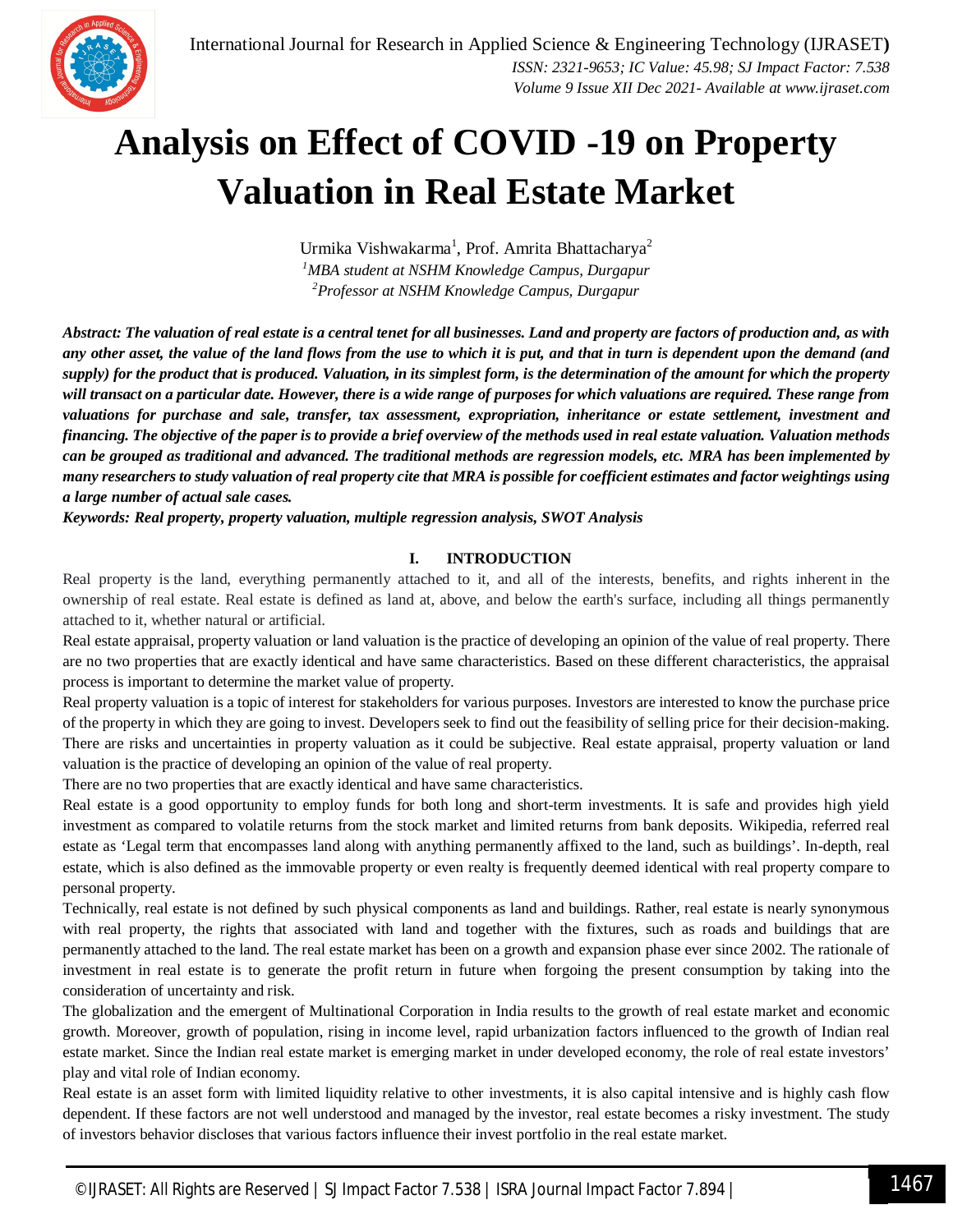International Journal for Research in Applied Science & Engineering Technology (IJRASET**)**



*ISSN: 2321-9653; IC Value: 45.98; SJ Impact Factor: 7.538 Volume 9 Issue XII Dec 2021- Available at www.ijraset.com*

#### **II. LITERATURE REVIEW**

A literature review is a piece of academic writing demonstrating knowledge and understanding of the academic literature on a specific topic placed in context. A literature review also includes a critical evaluation of the material; this is why it is called a literature review rather than a literature report.

To illustrate the difference between reporting and reviewing, think about television or film review articles. These articles include content such as a brief synopsis or the key points of the film or programme plus the critic's own evaluation. Similarly the two main objectives of a literature review are firstly the content covering existing research, theories and evidence, and secondly your own critical evaluation and discussion of this content.

Usually a literature review forms a section or part of a dissertation, research project or long essay. However, it can also be set and assessed as a standalone piece of work.

(Adetiloye, 2013),Valuation of real estate is a function of the attached rights and the physical features. Real estate consists of four elements: the land surface, the sub-surface, the airsurface; the permanently affixed objects and fixtures; the appurtenances or incidental rights attached to the use of the properties therewith; and the immovable properties belonging to the landowner in law.

(Brown and Matysiak, 2000),Real estate or property investment is concerned with acquiring real assets that is worth more than their cost. Unlike the stock market, properties are not frequently traded in the open market and access to information is limited. Thus, professional valuers have to acquire information about comparative transactions as guide when making an assessment of value. This has led to emergence of independent property information services whose role is the provision of information about the market, for investment decision.

(Calhoun, 2001),The increasing importance of real estate to the social, political and economic life of different economies has craved the indulgence of researchers into dearth of information for proper valuation of properties. Valuation provides the impetus for major property tax reforms and other public policy measures .

Gill,A,S.P Sharma, H.S Mand, N. Mathur, 2012 .The globalization and the emergent of Multinational Corporation in India results to the growth of real estate market and economic growth. Moreover, growth of population, rising in income level, rapid urbanization factors influenced to the growth of Indian real estate market. Since

the Indian real estate market is emerging market in under developed economy, the

role of real estate investors' play and vital role of Indian economy.

Gill and Biger (2008) (2012) [6] also indicate that investors' tendency to invest

capital is positively affected by their own perceived knowledge of neutral information. Thus, investors do not rely on a single integrated approach, but rather on many categories of factors such as price movement.

According to Anarock (2020) study, in the Indian real estate in normal times, the advancing time frame usually observes an increase in real estate activities because of folk festival festivities, as new deals sprout up. The upcoming excursion period for Indian colleges, which runs from April to June, also provides time for homebuyers to make purchase decisions. Regrettably, 2020 is shaping up to be unprecedented. The nationwide lockdown, which lasted until mid-April, brought an end to all drills. As it is evident, venture destinations have been closed, site visits have ceased, and construction activity has come to a grinding halt, adversely impacting deals in the long run. Additionally, developers have delayed the launch of their latest ventures for an unknown time. Apart from the industrial sector, the business sector is still vulnerable to the COVID-19 aftermath.

JLL (2020) indicates COVID-19 global real estate ramifications. Now, speculation activity can slow as valuation difficulties and increased vulnerability impair investors' ability to appropriately price danger. Despite adequate liquidity through stock and debt markets, loan specialists and speculators continue to operate in a valuation disclosure phase. Despite shifts in sentiment and behaviour, the general trend has been toward greater allocation to real estate, and the author of the study sees little reason for this trend to reverse in the medium to long term, considering the benefits of such investment.

Gujral et al.( 2020), commercial real estate could be able to do more than respond to coronavirus. In the post-coronavirus world, most buyers and operators are reconsidering all capital decisions. Due to the severe uncertainty around periods of cash-flow deflation and exit capitalization rates, it is exceedingly challenging to underwrite acquisitions and incremental capital investment with confidence. And some in the private sector who are not now in financial difficulty plan to keep assets through the crisis. Others see the current condition as a valuation challenge rather than a value concern. However, investor sentiment is swayed by record-high amounts of dry powder.

Aggarwal S. (2003) in his paper try to present the problems of developing and less developing economies in coming days in real estate sector. He point out the deficiency of resource shortage which will be major challenges in the real estate sector. He also emphasised the negative environment impact on the environment.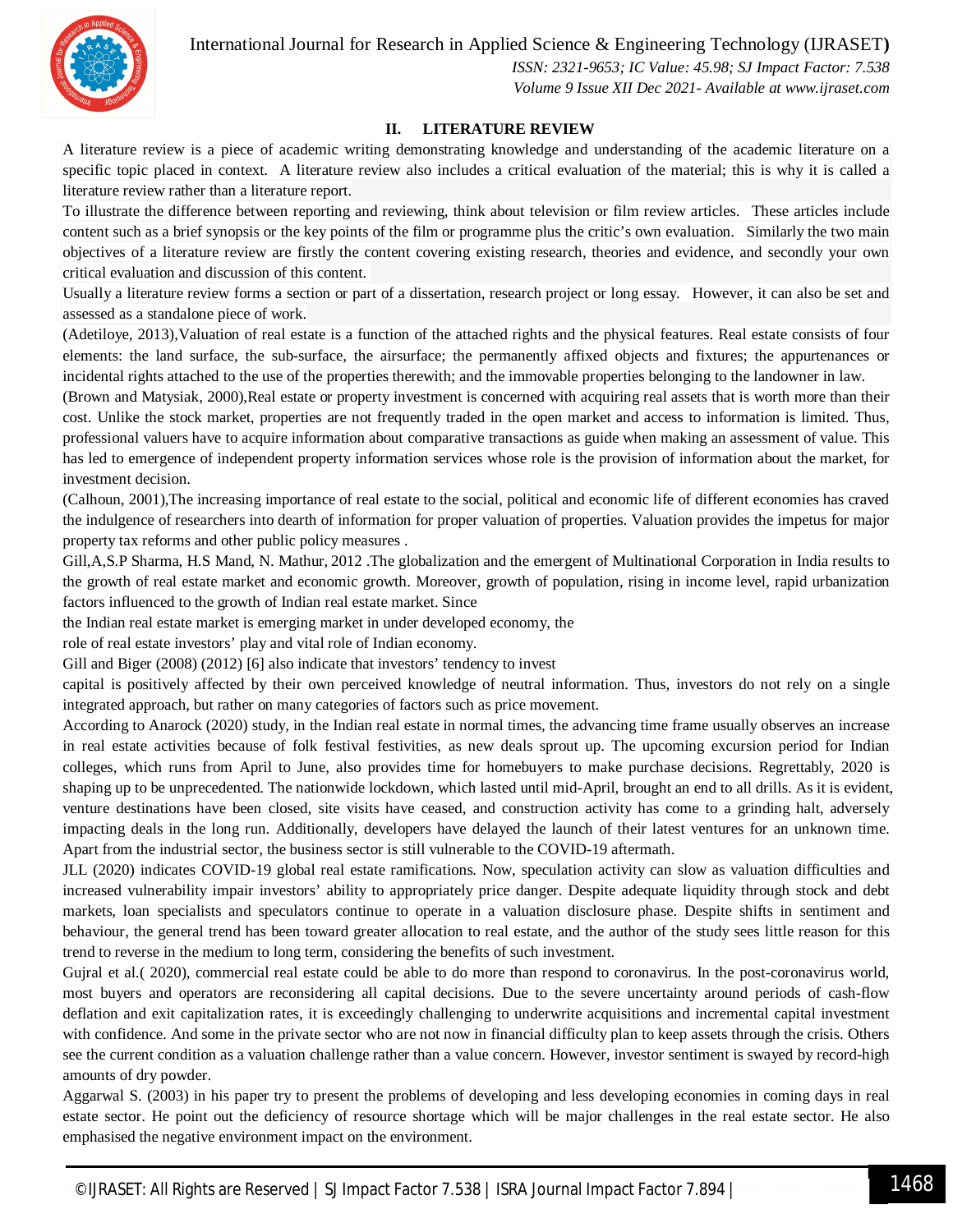

International Journal for Research in Applied Science & Engineering Technology (IJRASET**)** *ISSN: 2321-9653; IC Value: 45.98; SJ Impact Factor: 7.538 Volume 9 Issue XII Dec 2021- Available at www.ijraset.com*

Singh V. and Komal (2009) presented the psychological behaviours of a customers in real sector market. He describes the various market factors which impact the customer behaviour. He also discussed about present scenario in real estate sector of our country India.

Mohanty (2013) discusses the future of housing finance in light of the demand-supply gap, favorable demographics and increasing urbanization. He asserts the need to preserve financial stability along with attempts to increase the availability of housing finance and presents evidence from Reinhard and Rogoff (2009) to illustrate that the six major banking crises in advanced economies since the mid-1970s were associated with a housing bust. Mohanty compares the housing market in India with the housing market in the US, observing several crucial differences such as "the predominance of new construction and first time ownership" in India.

#### **III. DATA ANALYSIS**

#### *A. Use of Multiple Regression Analysis (MRA) in Valuation*

MRA has been implemented by many researchers to study valuation of real property. cite that MRA is possible for coefficient estimates and factor weightings using a large number of actual sale cases. It offers a very reliable tool to get accurate value for any property. In the study of, there are benefits such as less human bias and error when making adjustments for property differences, and easily updated assessment figures. MRA method is most popular because of their established methodology, long history of application, and acceptance among both practitioners and academicians. MRA relies on econometric modelling i.e. fluctuation in market value which reproduces the market behaviour based on probability framework.

#### *B. Identification of Independent Variables/ Factors*

In regression modelling there are two types of variables involved i.e. the dependent variables and independent variables. The dependent variable is a market value, which can be represented by rents, sale price or owner's estimated price. The second category consists of the independent variables namely locational, structural and environmental factors. In structural attributes, variables such as size of plot, floor area, age of building, number of rooms, number of storeys, level of unit and housing fixtures are often used.

The attributes considered in the multiple regression model were sale price, age of property, size, number of bedrooms,number of floors, nearness to amenities and access road. The finding was that location and structural characteristics are the key determinants of residential property values. There are obstacles and risks associated with property valuation as it is matter of subjective opinion and opinions vary. The market value of a property depends on various factors which may be broadly classified into quantitative and qualitative factors. For analysis of variables through regression analysis it is necessary to quantify each independent variable.

| Sr. No. | Variable              | Variable Code | Value        |
|---------|-----------------------|---------------|--------------|
|         | Area (Sq. Ft)         | X1            | Quantitative |
|         | No. Of floors         | X2            | Quantitative |
|         | Age of Building       | X3            | Quantitative |
|         | No. Of rooms          | X4            | Quantitative |
|         | Nearness to amenities | X5            | Qualitative  |
| -6      | <b>Access Road</b>    | X6            | Qualitative  |

Table 1. Variables identified for the study

In table 1, In quantitative attributes, variables such as floor area, age of building, number of rooms. Variables such as accessibility to amenities or facilities, access road, etc which cannot be numerically measured are identified as qualitative factors. The properties having access to amenities within a range of 0-3 km are assigned 1, range of 3-6 km are assigned 2 and 6-10 km are assigned 3.

#### *C. Application of Regression Analysis*

The dependent variable is subjected to the impact of independent variables. Regression analysis uses statistical modelling to assess the impact of variables on each other. Regression Analysis is used to identify the impact of multiple variables/ factors on the dependent variable individually as well as the combined effect of all the factors on the dependent variable. For the purpose of this study, data of 20 comparable residential properties are collected in and around Bangalore which are shown in Table 1 and are denoted as P1, P2, P3, through P20. The regression analysis is done through the data collected from these twenty properties with recent valuation based on the 6 independent variables chosen as shown in Table 1.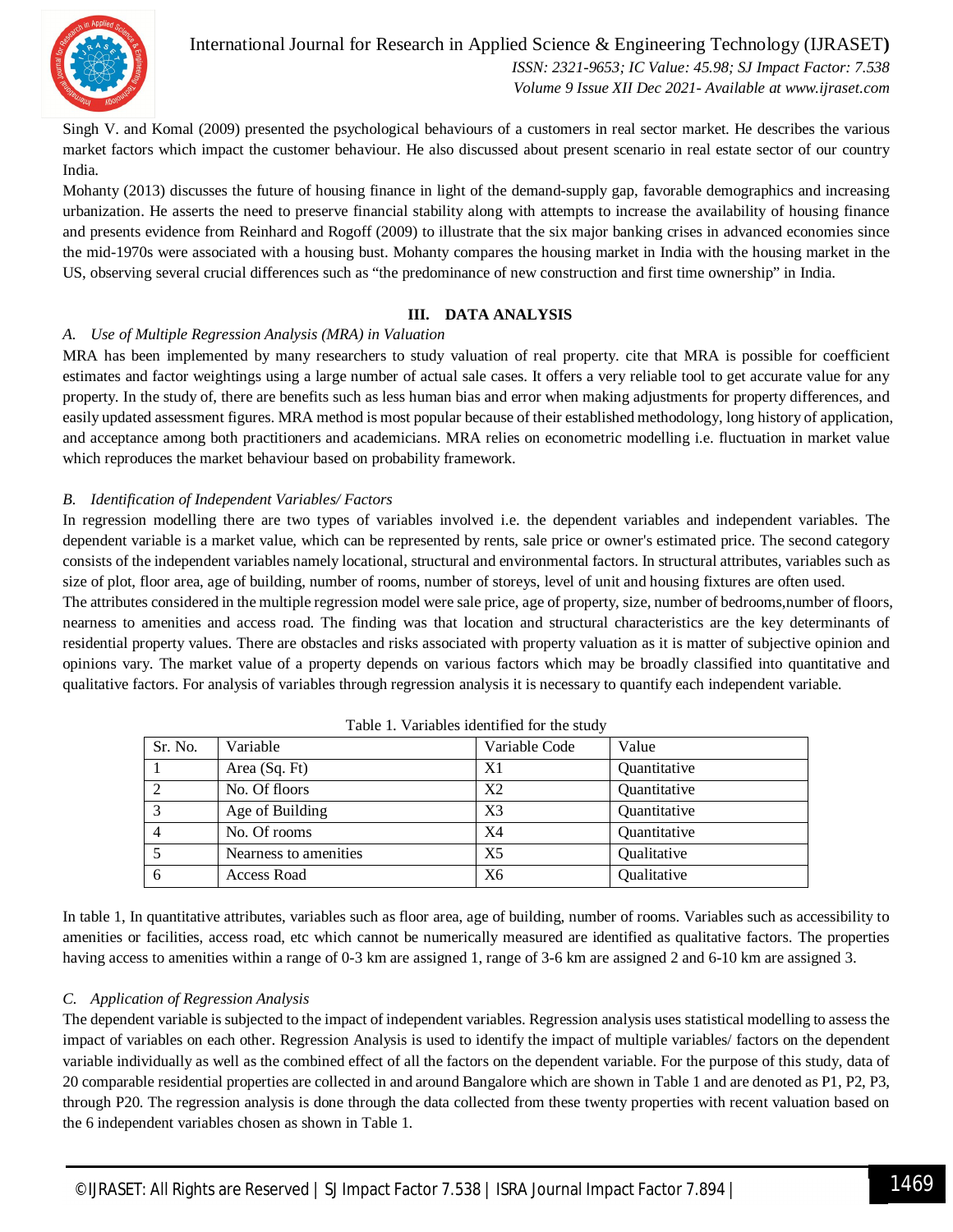

.

#### International Journal for Research in Applied Science & Engineering Technology (IJRASET**)**

*ISSN: 2321-9653; IC Value: 45.98; SJ Impact Factor: 7.538*

*Volume 9 Issue XII Dec 2021- Available at www.ijraset.com*

The regression equation for the chosen independent variables is as follows:

 $Z = AO + A1X1 + A2X2 + A3X3 + A4X4 + A5X5 + A6X6 + E$ 

Z is the dependent variable which here represents the market value, A0 is the regression constant which is the Y-intercept. The terms X1, X2, X3 … X6 represents the independent variable as shown in Table 1. A1, A2, A3…A6 represents the regression coefficient which signify the change in value of the dependent variable for unit change in the individual independent variable, when other variables remain constant. E is the error term which represents the impact of all factors other than the independent variables which have an effect on the dependent variable.

Regression is carried out in Microsoft Excel. Converted data of total Twenty valuation reports are fed to the software in transposed form in such a way that the first column contains the observations on the dependent variable i.e market value and then the other, adjoining columns contain the observations on all the six independent variables.

Table 2.

| SUMMARY OUTPUT               |             |
|------------------------------|-------------|
|                              |             |
| <b>Regression Statistics</b> |             |
| Multiple R                   | 0.994603674 |
| R Square                     | 0.989236469 |
| <b>Adjusted R Square</b>     | 0.984268686 |
| <b>Standard Error</b>        | 269618.8168 |
| <b>Observations</b>          | 20          |

 *Interpretation:* As shown in table 2, the multiple regression is 0.995. This indicates that the correlation among the independent and dependent variables is positive. The coefficient of determination, from the regression results is 0.989, showing that the combined influence of six variables explains 98.9% of all house price variations. The R2 range should be within  $0 < R2 < 1$ . The adjusted R-square, a measure of explanatory power, is 0.984. This statistic is not generally interpreted because it is neither a percentage (like the R2), nor a test of significance (such as the F-statistic). The standard error of the regression is 269618.82, which is an estimate of the variation of the observed home prices.

| <b>L</b> avit <i>J</i> . |    |             |                |  |
|--------------------------|----|-------------|----------------|--|
|                          |    |             |                |  |
| <b>ANOVA</b>             |    |             |                |  |
|                          | df | F           | Significance F |  |
| Regression               | 6  | 199.1303503 | 0.0468         |  |
| Residual                 | 13 |             |                |  |
| Total                    | 19 |             |                |  |

Table 3.

- *F:* Overall F test for the null hypothesis.
- *Significance F:* The significance associated P-Value.
- *DF:* Degree of freedom
- *Interpretation:* Table 3 shows ANOVA analysis of variance information which provides the breakdown of the total variation of the dependent variable i.e. house prices. The F-statistic is calculated using the ratio of the Mean Square regression (MS Regression) to the Mean Square residual (MS Residual). If the value of significance F is lower than that of value F then the test is said to be significant. In above case, the significance F value is very small as compared to value F hence test is said to be significant.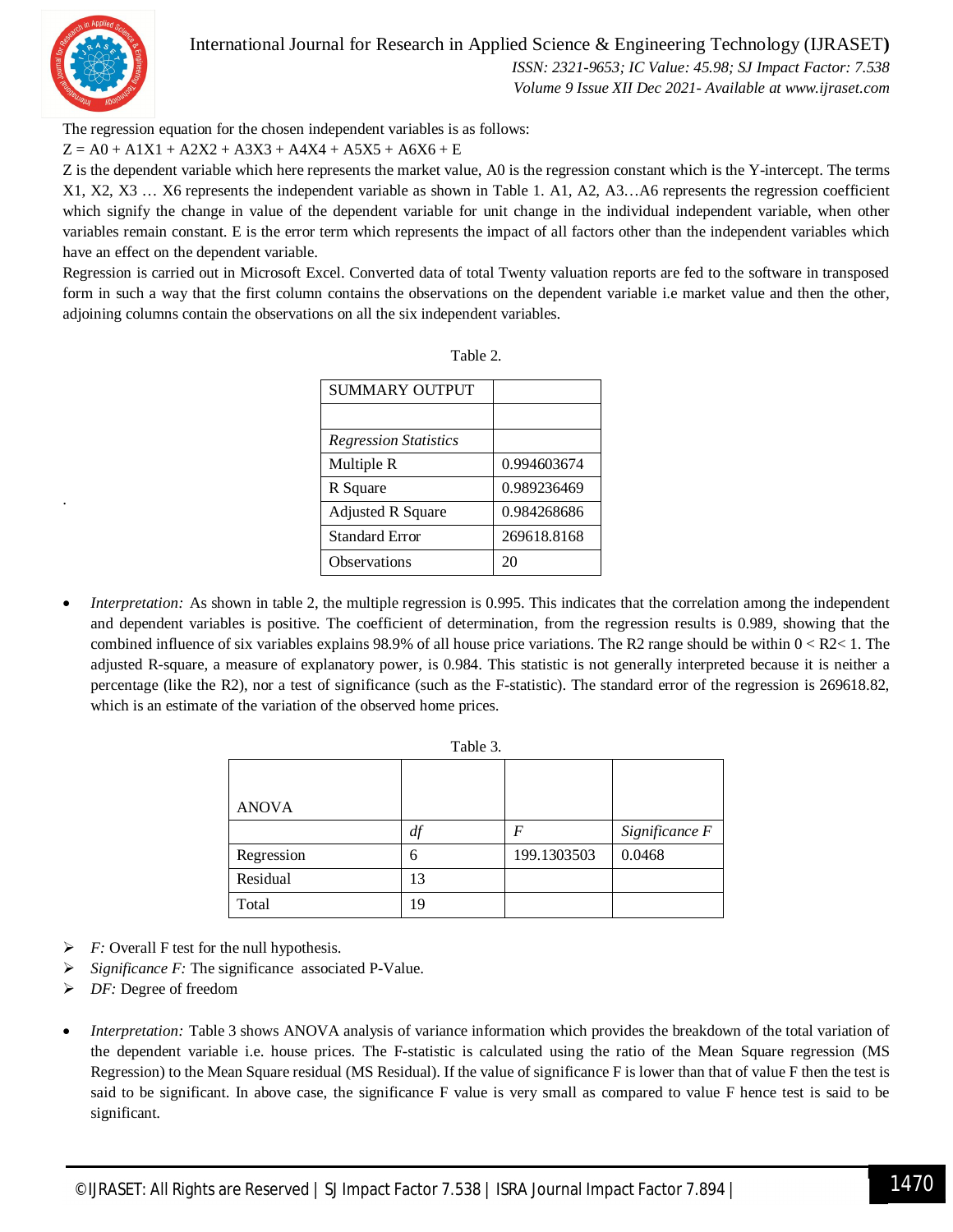

The column labeled significance F has the associated P-value. Since  $0.0468 < 0.05$ , we reject H0 at signficance level 0.05.

| Table 4.               |                |                       |                |             |
|------------------------|----------------|-----------------------|----------------|-------------|
|                        | Coefficients   | <b>Standard Error</b> | t Stat         | $P-value$   |
| Intercept              | -1201184.496   | 323253.9048           | $-3.715916431$ | 0.002590261 |
| Area(Stt)              | 2584.692949    | 127.2241461           | 20.31605657    | 3.11623     |
| No. of Floors          | 190078.1033    | 75571.65947           | 2.515203512    | 0.025836925 |
| Age of Building(years) | 47374.70374    | 26240.30022           | 1.805417748    | 0.094209545 |
| No. of Rooms           | 38583.07016    | 69101.43569           | 0.558354103    | 0.586091262 |
| Nearness to amenities  | $-162017.1018$ | 85302.78931           | $-1.89931775$  | 0.079937495 |
| <b>Access Road</b>     | 125733.3793    | 125252.8722           | 1.003836296    | 0.33377733  |

| Lower 95%      | Upper $95%$  | Lower 95.0%  | <b>Upper 95.0%</b> |
|----------------|--------------|--------------|--------------------|
| $-1899532.1$   | -502836.8924 | $-1899532.1$ | -502836.8924       |
| 2309.841891    | 2859.544006  | 2309.841891  | 2859.544006        |
| 26815.45885    | 353340.7477  | 26815.45885  | 353340.7477        |
| -9314.018394   | 104063.4259  | -9314.018394 | 104063.4259        |
| $-110701.5056$ | 187867.6459  | -110701.5056 | 187867.6459        |
| -346302.5742   | 22268.3705   | -346302.5742 | 22268.3705         |
| -144858.9999   | 396325.7585  | -144858.9999 | 396325.7585        |

- *Coefficient:* Gives you the least squares estimate.
- *Standard Error:* the least squares estimate of the standard error.
- *T Statistic:* The T Statistic for the null hypothesis vs. the alternate hypothesis.
- *P Value:* Gives you the p-value for the hypothesis test.
- *Lower 95%:* The lower boundary for the confidence interval.
- *Upper 95%:* The upper boundary for the confidence interval.
- *Interpretation:* Table 4 shows the coefficients of each independent variable. The T-statistic is calculated using the ratio of the coefficients of variable to the standard error of variables. The intercept value -1201184.496 is the value of Y when values of all the independent variables are zero. For hypothesis testing, if we consider 95% of confidence level then P should be less than 0.05 of output variable. If output variable has P>0.05 then the intercept value is not significant showing that these variables are not going to affect dependent variable. If the P-values of output variables have 95% of confidence level then only these variables are accepted for further regression analysis.

From the Final Regression Table 4, the regression equation would be

 $Z = -1201184.496 + (2584.692949*K1) + (190078.1033*K2) + (47374.70374*K3) + (38583.07016*K4) - (162017.1018*K5) + (161014K)(161.0004)$ (125733.3793\*X6)

#### *D. Overall test of Significance of the Regression Parameters*

From the ANOVA table the F test statistic is 199.130

Since  $0.0468 < 0.05$ , we reject H0 at signficance level 0.05.

Hence we can see that the market value of a property is effected by quantitative and qualitative factors, so here the alternate hypothesis is accepted and null hypothesis is rejected.

An alternative hypothesis is the inverse of a null hypothesis. An alternative hypothesis and a null hypothesis are mutually exclusive, which means that only one of the two hypotheses can be true.

A statistical significance exists between the two variables. If samples used to test the null hypothesis return false, it means that the alternate hypothesis is true, and there is statistical significance between the two variables.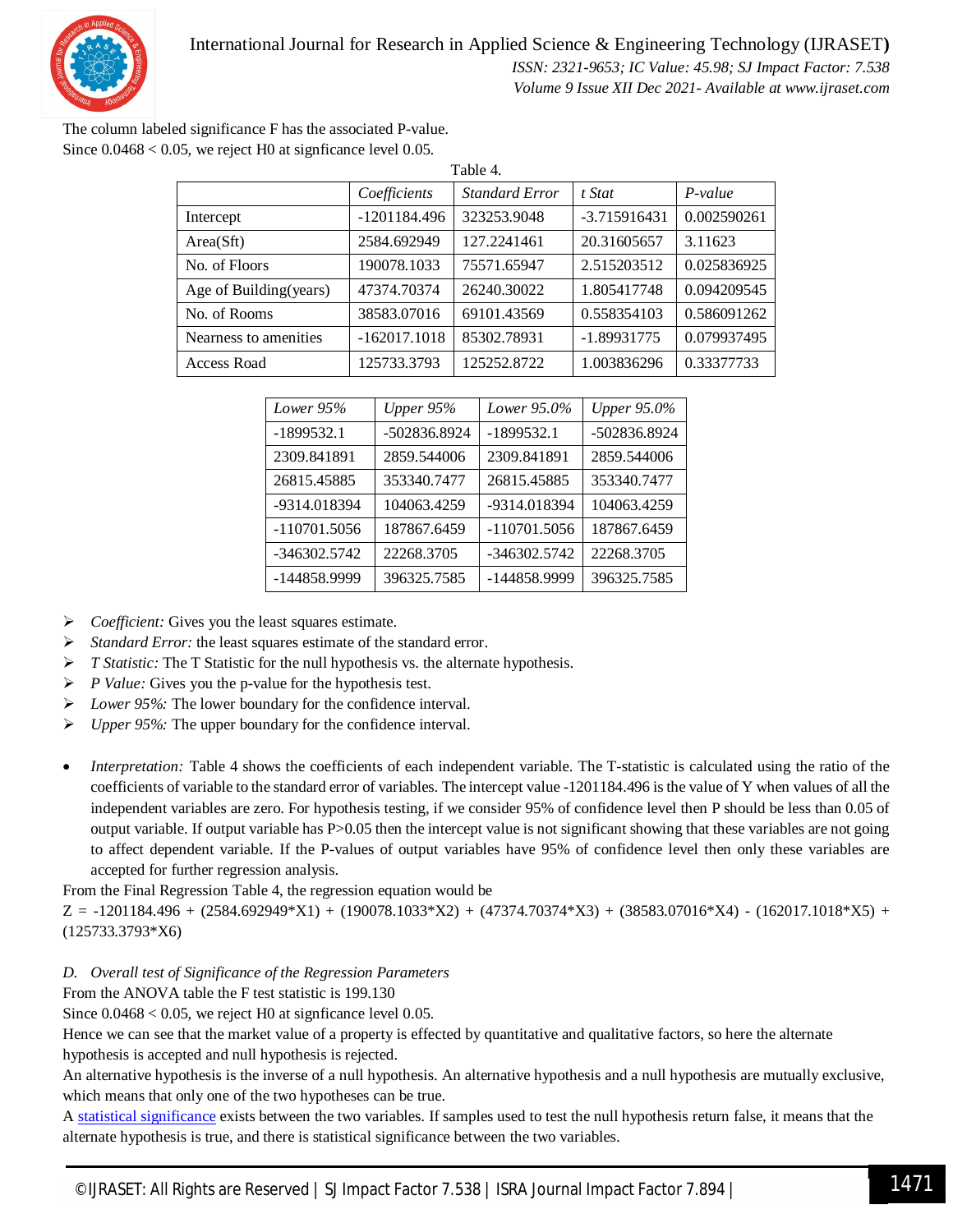International Journal for Research in Applied Science & Engineering Technology (IJRASET**)**



*ISSN: 2321-9653; IC Value: 45.98; SJ Impact Factor: 7.538 Volume 9 Issue XII Dec 2021- Available at www.ijraset.com*

- *1) SWOT Analysis:* SWOT analysis is believed to be fundamental to any proposed venture or investment as it also very important in the sustenance of same. Real estate SWOT analysis is very fundamental if not critical in planning any real estate business. This is because it helps in restructuring other aspects of the business to be in tune with the current market situation. The primary goal of real estate analysis is to enable the investors or key participant identify areas of possible conflict, note the weaknesses, and as well find out opportunities available and as well take note of threats. SWOT is a very useful model for the development of the real estate in the business and organizational level, its main target for real estate is to manage to define the company´s advantages and the general strategies which should be introduced according to the specific necessities of the real estate.
- *2) Strengths:* India has always been a resilient market with great fundamentals for real estate and springing back positively. By virtue of the strong and increasing demand due to our large population base, this sector has grown continually and is expected to stay steady for long. Industrial output, though lower this year, can be positively compared with most of the developed countries. IT/ITeS and industries are still expected to grow, creating employment opportunities and job stability. Rising disposable incomes and a growing middle class will also ensure robust housing demand and overall growth for real estate in India. Moreover, Foreign Direct Investments in various sectors will continue to fuel the economy and open more doors. The newly proposed Land Bill as well as the Real Estate Regulatory Bill will bring about more transparency in the long term, hence making investments more attractive. The above fundamentals automatically create demand for more housing and also tend to support infrastructure such as retail, office, hospitality, health care, entertainment and lifestyle business.
- *3) Weaknesses:* The recent past has been a little gloomy with unstable government policies, indecisiveness and inconsistencies in issues related to tax and other involved arenas. Such situations tend to hamper the overall business landscape leading to sluggish growth, directly impacting the real estate sector. Excessive red tape and long approval gestation periods increase delivery time and make the business riskier, hence increasing the overall cost of projects. Scarcity of capital available for real estate, with RBI curbs in this sector, results in increasing the cost of capital. High inflation rate has been pushing construction costs up and this, combined with the high cost of capital will lead to steep pricing. Frivolous litigations and unclear land titles has plagued this industry. Lack of transparency has hampered further investments in this field with investors focusing on other secure markets.
- *4) Opportunities:* Tight liquidity in the current scenario can give new investors a great pricing advantage. Moreover, with a slight dip in sales velocity, there may be potential for discounted deals. This can be an opportunity for investors with access to a larger corpus of funds and a risk appetite. The cost of owning real estate in India has always been out of reach for the lower income group. This has resulted in a huge demand-supply gap in the affordable housing sector. There is an immense growth potential in this segment and one can cash in with limited or virtually no risk. Stringent laws including easing of mortgage enforcement in case of defaults will ultimately lead to an increase in the flow of capital to this sector hence creating further investment opportunities.
- *5) Threats:* Market instability and uncertainty may create a slight flutter in this industry. The Current economic outlook, though not dire, seems bleak and can hamper the industry growth. Soaring numbers of corruption allegation cases across various State Governments and government officials shows India in poor light and can create a cascading effect in attracting further investments. Continuous change in policies will tend to affect investment as well. Moreover, restrictive laws governing Foreign Direct Investment into real estate make it difficult for foreign investors to look at India.

#### **IV. CONCLUSION**

This research work is based on how the market value of a property is effected by its quantitative and qualitative factors during Covid-19. After analysing the data with the help of ANOVA table from multiple regression analysis, it can be concluded that the quantitative and qualitative variables are effecting the market value of the properties. So in this research paper the null hypothesis is rejected and the alternative hypothesis is accepted. The market value of real estate increased during the Covid-19 era. Due to the constrained job market, developers were unable to satisfy demand. This epidemic is oppressive since it is expected to claim thousands of lives. Home values dropped in value as the housing supply decreased, reducing state revenues. Owing to the decline in demand and the increase in negotiating power in the short-supply market, location scouting has already begun, but at a slower pace. The sector must brace itself for a far direr consequence than was previously expected. With the threat of illness affecting human lives, the real estate division is now observing a decline in property visits and buyer interest. During the Covid-19 pandemic, there were changes in the way businesses operate around the world. Market participants have focused their business on the implementation of e-government services. Work from home was introduced. Organizations that perform service activities, and which were not vital to the lives of the residents, have completely ceased operations. The impact of Covid-19 was also felt in the real estate market development projects. Market participants tried to stay active during the pandemic by applying online real estate browsing technologies.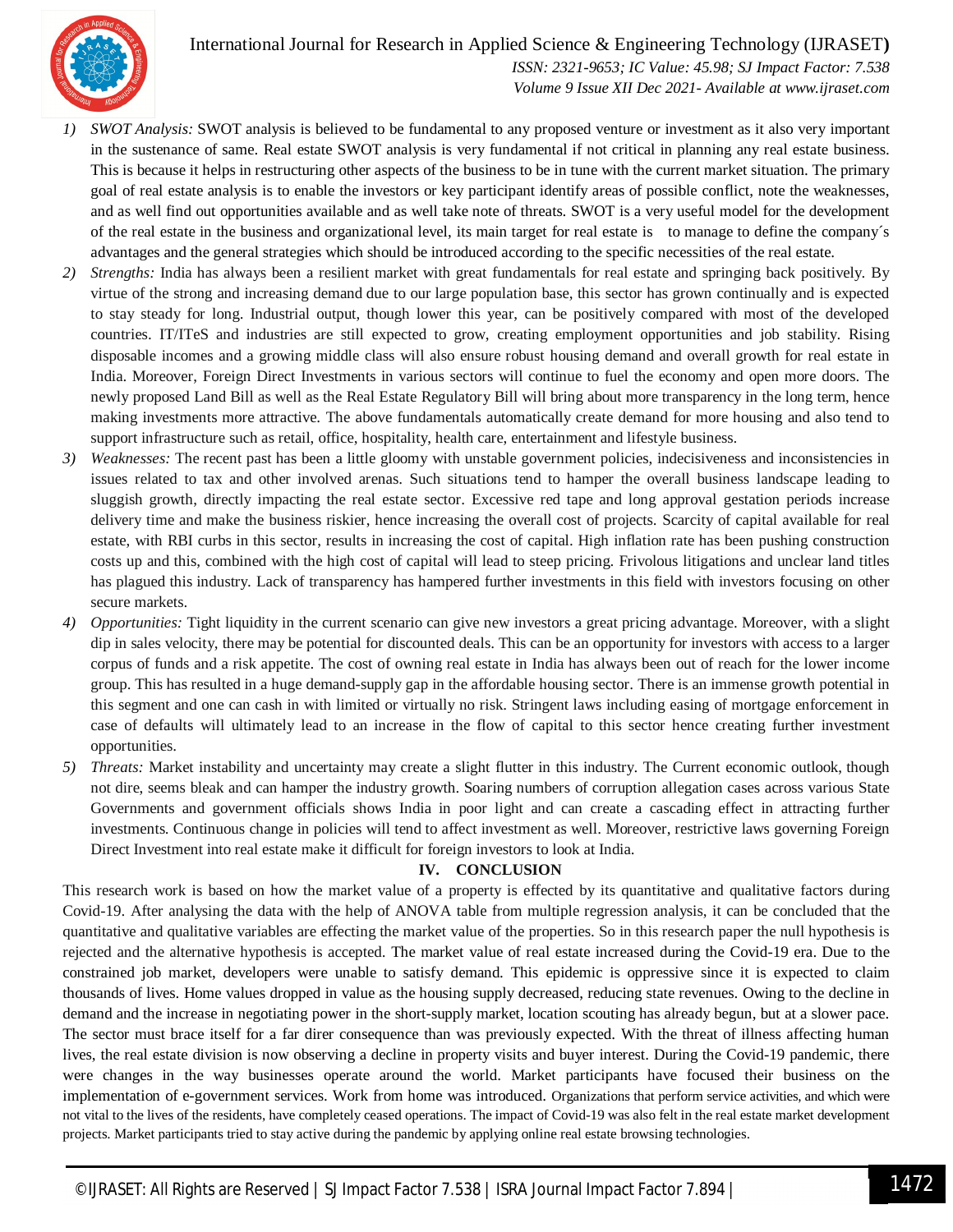

#### International Journal for Research in Applied Science & Engineering Technology (IJRASET**)**

*ISSN: 2321-9653; IC Value: 45.98; SJ Impact Factor: 7.538*

*Volume 9 Issue XII Dec 2021- Available at www.ijraset.com*

#### **REFERENCES**

- [1] Zurada J, Levitan A S and Guan J, A comparison of regression and Artificial intelligence methods in a mass appraisal context, Journal of real estate research, 2011, 33, No.3, pp. 349-387
- [2] Chaphalkar N B and Dhatunde M, Real property valuation using sales comparison method and multiple regression analysis, International Journal of Modern Trends in Engineering and Research, 2015,02, Issue 08, pp. 305-315
- [3] Bunyan Unel F and Yalpir S, Valuations of building plots using the AHP method, International Journal of Strategic Property Management, 2019,23, Issue 3, pp. 197–21
- [4] Benjamin J D, Guttery R S and Sirmans C F, Mass Appraisal: An Introduction to Multiple Regression Analysis for Real Estate Valuation, Journal of Real Estate Practice and Education 2004, 7, No.1, pp. 65-77,
- [5] Nallathiga et al., The Stigma Effect on Property Value: A Study of Value Depreciation and Its distribution in India, In M G Korgaonkar and J Koner (Eds), Managing Construction and Related Sectors: Challenges, Opportunities, Status and Trends (COST) in India, Advances in Project, Real Estate and Infrastructure Management, Volume II National Institute of Construction Management and Research, Pune, pp 376-390
- [6] Myers G W, Is the valuer the barrier to identifying the value of sustainability?, Journal of Property Investment & Finance, 2013,31, Issue 4, pp. 345–359
- [7] (Adetiloye, 2013) Financial Globalisation and Domestic Investment in Developing Countries
- [8] (Brown and Matysiak, 2000) Brown, G.R. and Matysiak, G.R. (2000) Real Estate Investment: A Capital Market Approach. Financial Times/Prentice Hall, London.
- [9] (Calhoun, 2001) Perceived personality associations with differences in sense of humor
- [10] A. *Gill*, *S.P. Sharma*, *H.S. Mand* and *N*. *Mathur*. Journal of Finance and Investment Analysis, vol.1, no.2, *2012*, 41-59
- [11] Gill and Biger (2008) (2012) Corporate Governance and Capital Structure of Small Business Service Firms in India
- [12] Anarock (2020) PAN INDIA RESIDENTIAL REAL ESTATE ROUND-
- [13] Singh V. and Komal (2009)Prospects & Problems of Real Estate in India
- [14] Mohanty (2013)
- [15] J LL (2020) Residential market update
- [16] Gujral et al. (2020)